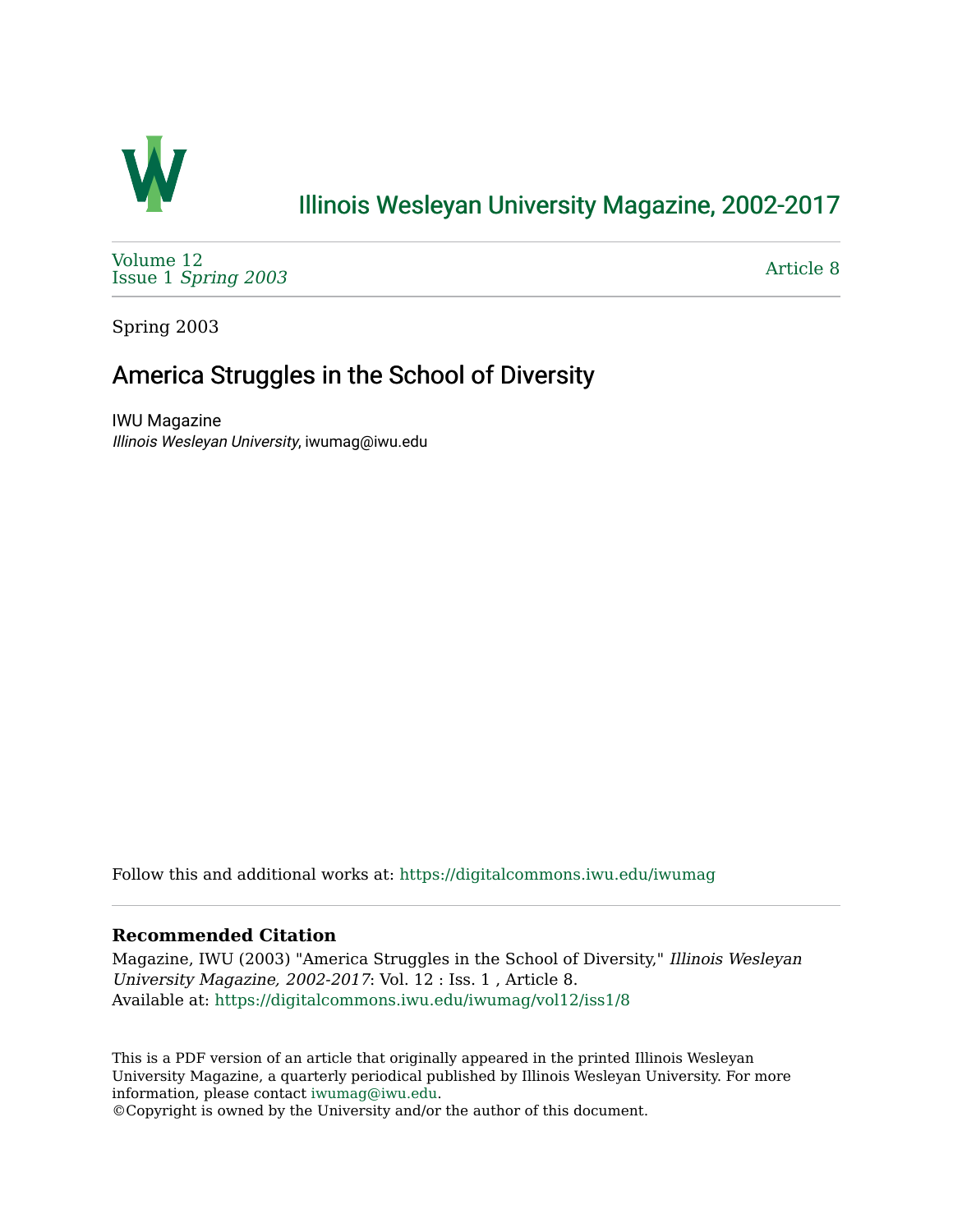## America Struggles in the School of **Diversity**

**Black Student Union President Jean-Wilson Muscadin Jr. '03 writes on the need for a new model for cultural acceptance in America.** 

Like most schoolchildren, I commonly heard the phrase 'melting pot' used by teachers and in textbooks to describe America's people. "We are a great nation because we have so many different types of people all coming together (as one)." As I have matured, I have come to realize this melting-pot ideal is a misrepresentation of America.

In high school chemistry, I learned about molecular structures. When an object is melted, its chemical composition is changed. Molecules that were once tightly packed together in solid form become loose and detached in liquid form. Applying this principle to the concept of a cultural melting pot implies that to become American one has to change his or her cultural makeup and release the values and ideals of one's heritage to adopt American ones. Our values become loose, detached, and liquid.

Is this how we want America to accept and embrace diversity? Turning Mexican food into Taco Bell is not accepting or embracing diversity. The melting-pot metaphor has been challenged by newer examples such as a stir-fry or a salad bowl. These are examples in



Jean-Wilson Muscadin Jr. '03 is a business administration major and computer science minor at IWU. Among his many extracurricular activities, he is president of the Black Student Union and a Student Senate representative. After graduation, he plans to pursue an M.B.A. degree and a career in the financial services industry.

which the contents are not changed, but the individual ingredients add to the taste and flavor. Putting stir-fry or a salad in a blender would be quite an unpleasant dining experience.

As America attempts to graduate to the next level in the school of diversity, we will have to stop trying to change our people and work harder to understand, accept, and embrace our people and the variety of cultures they represent. Too often we are closed-minded to things that differ from our long-established norms because what is familiar to us seems best.

How do we go about understanding our own people? America is the most culturally and ethnically diverse country in the world. Yet our education system, particularly at the primary and secondary levels, remains stubbornly Eurocentric. I remember, as a high school student, questioning why every subject seemed to begin in Europe and how little I knew about Asian, African, South American, and Native American cultures. I could tell you about every Anglo king and queen—from William the Conqueror to Elizabeth II—but I have no historical perspective on African kingdoms or Chinese dynasties.